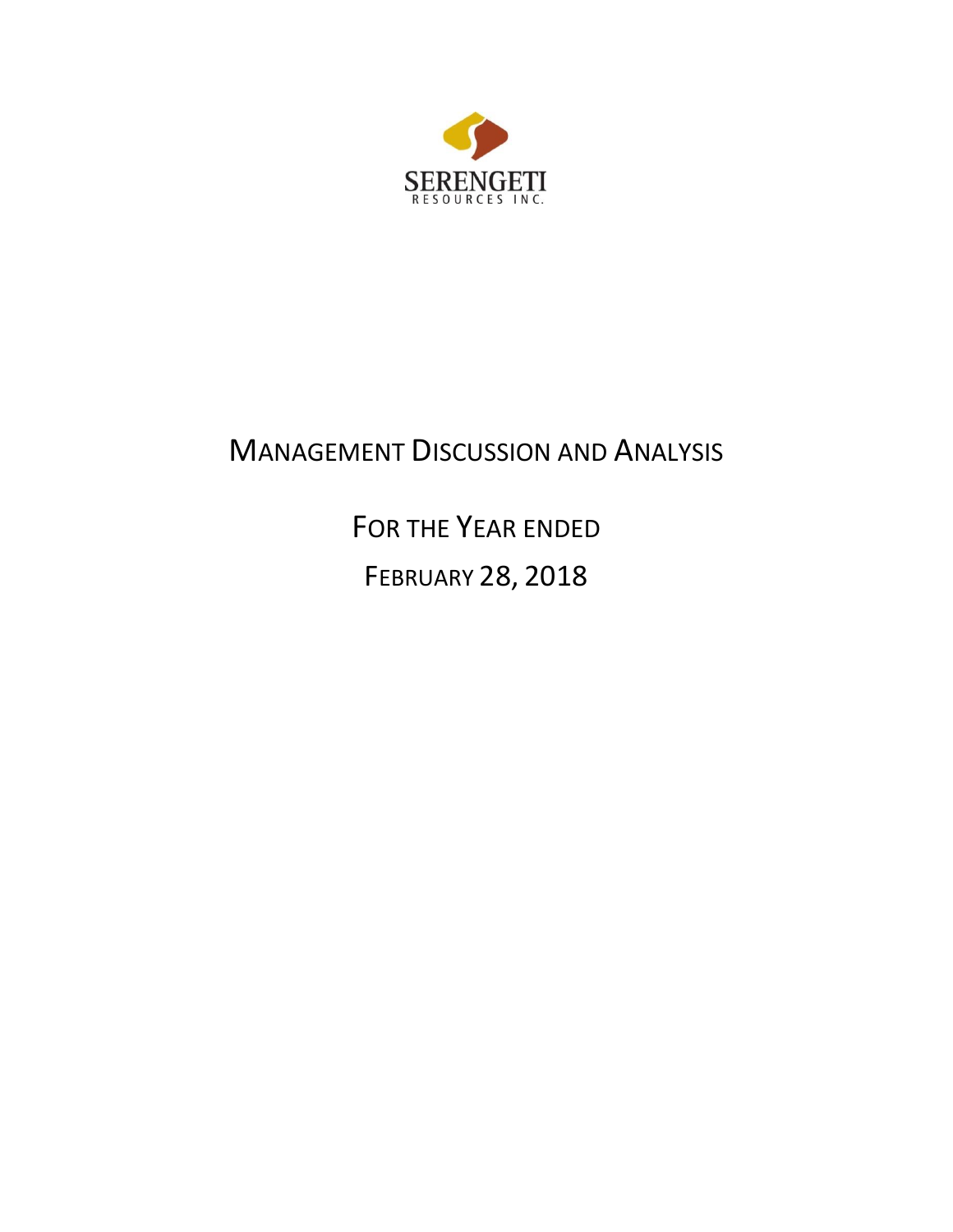## **INTRODUCTORY COMMENT**

Serengeti Resources Inc. is a junior mineral exploration company listed on the TSX Venture Exchange under the trading symbol "SIR". The Company's exploration strategy emphasizes copper-gold projects in the Quesnel Trough and Stikine Arch areas of British Columbia, including the advancement of Kwanika – its principal resources-stage property. This Management Discussion and Analysis ("MD&A") is dated June 25, 2018 and discloses specified information up to that date. Serengeti is classified as a "venture issuer" for the purposes of National Instrument 51-102. This MD&A should be read in conjunction with the Company's financial statements which are prepared in accordance with International Financial Reporting Standards as issued by the IASB.

Throughout this report we refer from time to time to "Serengeti", "the Company", "we", "us", "our" or "its". All these terms are used in respect of Serengeti Resources Inc. which is the reporting issuer in this document. *We recommend that readers consult the "Cautionary Statements" on the last page of this report.*

# **MAJOR OPERATING MILESTONES**

# **Joint Venture – Kwanika Copper Company**

On November 24, 2017, Serengeti completed a transaction whereby Serengeti, POSCO DAEWOO Company ("PDC") and Kwanika Copper Company ("KCC") (formerly known as Daewoo Minerals Canada Company) signed a definitive joint venture agreement (the "JVA") for the exploration and development of the Kwanika property (the "Project"). Pursuant to the JVA, the respective interests of Serengeti and PDC in the Project have been transferred to KCC, which will serve as the vehicle for the joint venture.

Key terms of the JVA and KCC structure include the following:

- PDC has contributed a total of \$8.2 million in cash and holds 8,200,000 million common shares of KCC (representing 35% of the total issued shares of KCC).
- Serengeti has contributed the Kwanika property, in exchange for 15,228,571 common shares of KCC (representing 65% of the total issued shares of KCC).
- Serengeti retains operatorship of the Project and is immediately entitled to receive a \$700,000 operator's fee as the first disbursement from the Project funding.
- The Board of Directors of KCC consists of five individuals, three appointed by Serengeti and two appointed by PDC.

#### **Kwanika Project Activity**

A Preliminary Economic Assessment (PEA) was completed by Moose Mountain Technical Services on April 3, 2017 and an independent NI 43-101 compliant Technical Report was posted on SEDAR on April 28, 2017. The PEA evaluated a 15,000 tonne per day combined open pit and underground mining operation, centered on the highest grade portion of the Central and South Zones on the Kwanika property. A summary of the results of the project evaluated in the PEA is as follows:

| Category                                          |    | <b>Units</b> | <b>First 8 Years</b> | <b>LOM</b> |  |
|---------------------------------------------------|----|--------------|----------------------|------------|--|
| <b>Tonnes Milled</b>                              |    | Kt           | 43,201               | 78,855     |  |
| Average Grade                                     | Cu | %            | 0.466                | 0.381      |  |
|                                                   | Au | q/t          | 0.539                | 0.357      |  |
|                                                   | Ag | g/t          | 1.391                | 1.398      |  |
| <b>Metal Production</b>                           | Cu | M lbs        | 403.462              | 600.635    |  |
|                                                   | Au | Moz          | 0.561                | 0.673      |  |
|                                                   | Ag | Moz          | 1.449                | 2.659      |  |
| Throughput                                        |    | tpd          | 15,000               |            |  |
| Mine Life                                         |    | Yrs          | 15                   |            |  |
| Net Cash Cost of Production<br>$(C1)^*$ per lb Cu |    | US\$         | \$0.70               | \$1.20     |  |

| Kwanika Project PEA (2017) Production Statistics |  |
|--------------------------------------------------|--|
|--------------------------------------------------|--|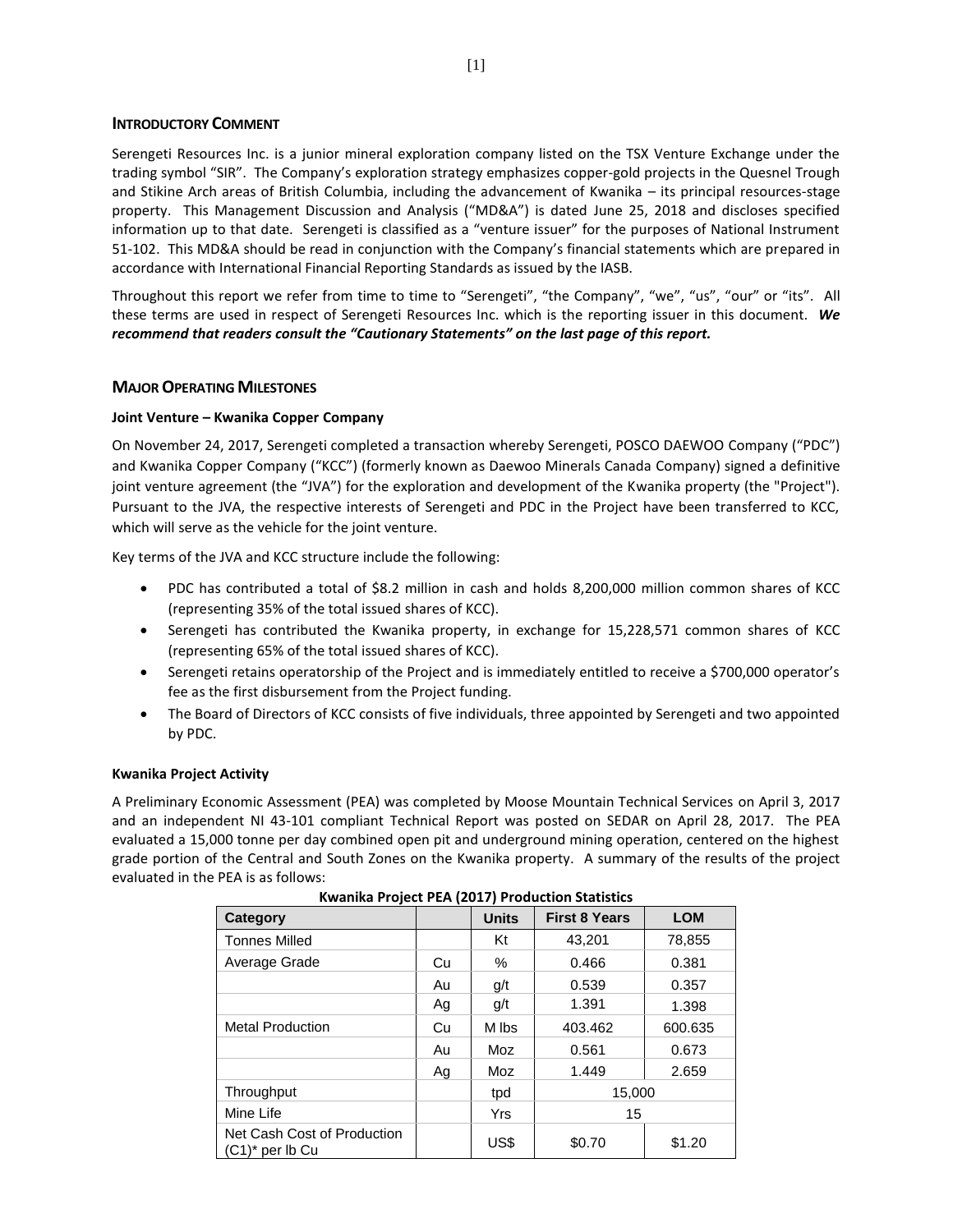*\* Net Direct Cash Cost (C1) is an industry standard measure that represents the cash cost incurred at each processing stage, from mining through to recoverable metal delivered to market, less net by-product credits.* 

*Direct Cash Costs cover: Mining, ore freight and milling costs; Mine-site administration and general expenses; Concentrate freight, smelting and smelter general and administrative costs; Marketing costs (freight and selling).*

| <b>Commodity Prices Assumed</b>               | US \$2.90/lb Cu<br>\$1270/oz Au<br>\$19.00 / oz Ag |  |  |  |  |  |
|-----------------------------------------------|----------------------------------------------------|--|--|--|--|--|
| US\$/CDN\$                                    | 0.77                                               |  |  |  |  |  |
| <b>Initial CapEx</b>                          | CDN \$476 million                                  |  |  |  |  |  |
| <b>LOM Sustaining Capital</b>                 | CDN \$37 million                                   |  |  |  |  |  |
| <b>Cumulative Cash Flow (pretax/aftertax)</b> | CDN \$710 million / \$475 million                  |  |  |  |  |  |
| NPV at 5% (pretax/aftertax)                   | CDN \$411 million / \$255 million                  |  |  |  |  |  |
| NPV at 7% (pretax/aftertax)                   | CDN \$324 million / \$191 million                  |  |  |  |  |  |
| NPV at 8% (pretax/aftertax)                   | CDN \$286 million / \$163 million                  |  |  |  |  |  |
| NPV at 10% (pretax/aftertax)                  | CDN \$220 million / \$114 million                  |  |  |  |  |  |
| IRR (pretax/aftertax)                         | 21.1%/16.6%                                        |  |  |  |  |  |
| Payback (pretax/aftertax)                     | $3.7/4.0$ years                                    |  |  |  |  |  |

**2017 Project Base Case Economics:**

The PEA recommended advancing the project to a higher level of study leading to a Pre-Feasibility Study ("PFS") and eventually to a Feasibility Study. The immediate work will require field work and data gathering for Pre-Feasibility engineering and baseline environmental studies in preparation for consultation with First Nations, sustainability discussions with local stakeholders and preparations for permit applications with regulators. This will include additional drilling to improve the modelled resource classification, geotechnical drilling, starting long duration waste rock characterization studies, and background environmental field surveys.

The cost of this recommended program over a two-year time frame has been estimated at \$6,985,000 and KCC is, at the date of writing, proceeding with the advancement of a PFS for the project. On May 17, 2018, KCC and the Company announced that Merit Consultants International had been selected to lead a consortium of geotechnical, environmental, metallurgical, resource, open pit and underground mining, tailings/waste/water management, hydrology and hydrogeology specialized consultants in the conduct of the PFS which is estimated to be completed in mid-2019.

On May 29, 2018, KCC announced that it had signed an exploration agreement with Takla Lake First Nation providing for communication protocols and mutually beneficial collaboration between KCC and Takla, thereby providing certainty to the Company as the Kwanika project advances through pre-feasibility.

#### **Other Projects**

Serengeti holds a 100% interest in eight other properties and a 56.3% interest in one additional property in joint venture partnership with Fjordland Exploration Inc. Serengeti and Fjordland Exploration are jointly funding that project's current program. All properties are located in the Quesnel Trough of British Columbia. The Quesnel Trough is host to the Kemess, Mt. Milligan, Mt. Polley, New Afton, and Copper Mountain porphyry copper-gold deposits. Details of Serengeti's property portfolio in BC can be found on the Company's website at [www.serengetiresources.com.](http://www.serengetiresources.com/)

On October 4, 2017, the Company announced it had completed drilling programs on its Milligan West and UDS properties and that assay results were pending.

On December 20, 2017 and January 11, 2018, the Company announced the drilling results for Milligan West and UDS properties respectively and in the opinion of management, both properties merit additional target development work and further drilling.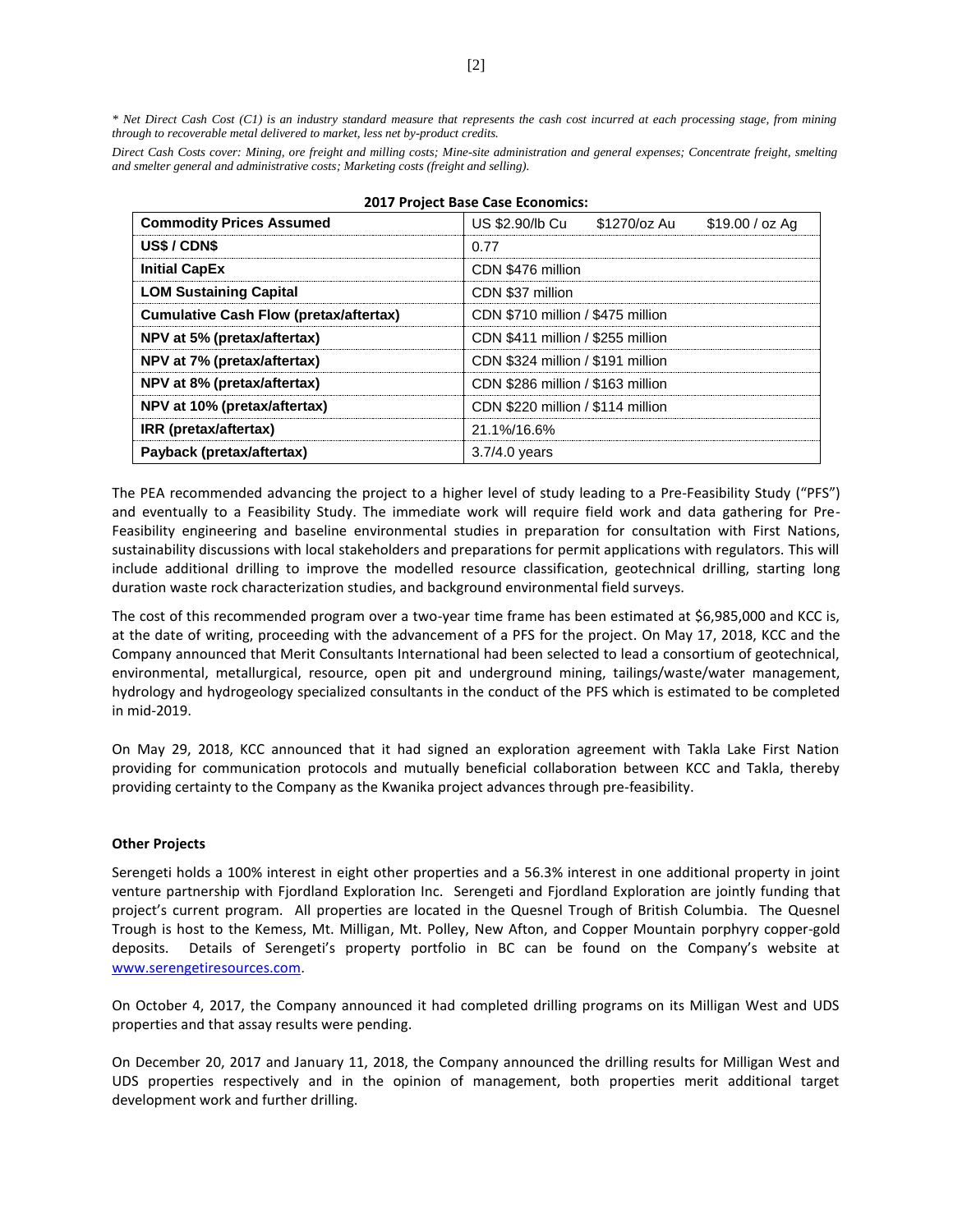On March 1, 2018, the Company announced the acquisition by staking of eight early stage properties including a number of porphyry copper-gold, and one cobalt-nickel target as a result of a government-funded, regional airborne geophysical survey data release earlier in the year; a first pass exploration program is planned on these targets during 2018.

On March 4, 2018, the Company announced the signing of an option agreement to acquire a 100% interest in the Atty property from Finlay Minerals and on April 10, 2018, the Company announced TSX Venture Exchange approval for the transaction. Atty covers several high potential exploration targets including a possible, up-thrown, near surface, fault offset of the adjacent deep, Kemess East copper-gold deposit owned by Centerra Gold. An aggressive target development program is planned at Atty during the 2018 field season.

**SELECTED ANNUAL INFORMATION – PREPARED UNDER IFRS AND PRESENTED IN CANADIAN DOLLARS**

| Financial year ended:                 | February 28, 2018 | February 28, 2017 | February 29, 2016 |
|---------------------------------------|-------------------|-------------------|-------------------|
| Total revenues                        | Nil               | Nil               | Nil               |
| Net loss $1$                          |                   |                   |                   |
| In Total                              | (3, 185, 601)     | (894,424)         | (427,269)         |
| Per share <sup>2</sup>                | (0.04)            | (0.01)            | (0.01)            |
| Comprehensive loss <sup>1</sup>       |                   |                   |                   |
| In Total                              | (3, 185, 601)     | (894,424)         | (427,269)         |
| Per share <sup>2</sup>                | (0.04)            | (0.01)            | (0.01)            |
| Total assets                          | 18,286,950        | 19,539,905        | 19,495,500        |
| Total long term financial liabilities | Nil               | Nil               | Nil               |

No dividends were declared or paid nor are any contemplated

Note 1 - The net loss and the comprehensive loss for the financial year ended February 28, 2018 includes \$2,435,789 (2017- \$83,491; 2016-\$Nil) in exploration costs written down.

Note 2 - Fully diluted per share amounts are not shown as the effect is anti-dilutive.

# **LIQUIDITY AND CAPITAL RESOURCES**

As at February 28, 2018, the Company had current assets of \$1,074,952 and current liabilities of \$759,212 compared to current assets of \$429,326 and current liabilities of \$129,564 as at February 28, 2017. Working capital was \$315,740 at February 28, 2018 compared to \$299,762 at February 28, 2017.

Equity at February 28, 2018 was \$17,527,738 compared to \$19,410,341 as at February 28, 2017.

The Company has no material liabilities, other than short term liabilities incurred in the normal monthly activities of exploration and administration.

On July 25, 2017, the Company completed a non-brokered flow-through private placement financing of 5,502,000 flow-through common shares priced at \$0.15 for gross proceeds of \$825,300. Finders' fees totaling \$20,370 in cash and 135,800 finders' warrants with a fair value of \$13,601, were paid in respect of certain subscribers in accordance with the policies of the TSX-V. The finders' warrants are exercisable at a price of \$0.15 for a period of 18 months from the date of issuance. The Company also incurred other costs of \$8,770.

During the year ended February 28, 2018, a total of 9,164,300 warrants were exercised for cash proceeds of \$471,445.

During the year ended February 28, 2018, 425,000 stock options were exercised for cash proceeds of \$25,000.

Subsequent to February 28, 2018, The Company carried out a warrant exercise incentive program (the "Incentive Program") designed to encourage the early exercise of up to 3,306,000 of its outstanding unlisted warrants (the "Warrants"). The Warrants are currently exercisable at a price of CAN\$0.15 per common share (a "Share") until August 5, 2018. The Warrants were originally issued by the Company as part of a unit private placement financing first announced on July 13, 2016, which closed on August 5, 2016. Pursuant to the Incentive Program, the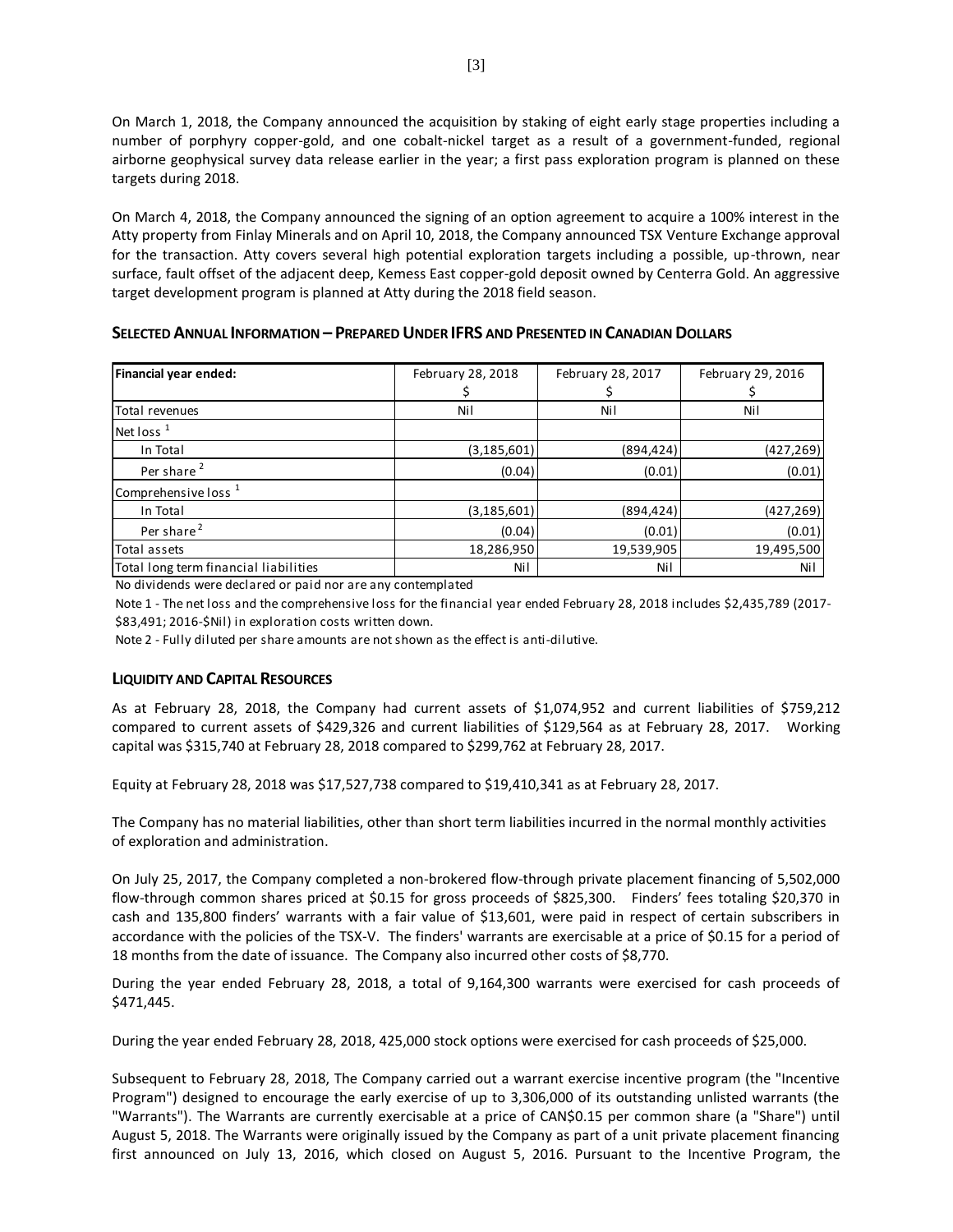Company offered an inducement to each Warrant holder that exercises their Warrants during a 20-calendar-day early exercise period ("Early Exercise Period"), by the issuance of one additional share purchase warrant for each warrant early exercised. Each new warrant (the "Incentive Warrant") will entitle the holder to purchase one additional Share for a period of 18 months from the date of issuance of such Incentive Warrant, at a price of CAN\$0.22. As a result of the incentive program, 2,200,000 warrants at an exercise price of \$0.15 were exercised for proceeds of \$330,000 and 2,200,000 Incentive Warrants were issued, exercisable at a price of \$0.22 until December 19, 2019. In addition, 900,000 warrants at an exercise price of \$0.05 were exercised for cash proceeds of \$45,000.

On August 5, 2016, the Company closed a private placement raising gross proceeds of \$661,200. The private placement consisted of 6,612,000 units at a price of \$0.10 per unit, with each unit consisting of one common share and one half of one share purchase warrant. Each whole warrant entitles the holder to purchase one additional common share of the Company at a price of \$0.15 for a period of two years. The Company paid \$21,300 in cash for finders' fees and issued 213,000 finders' warrants with an exercise price of \$0.15 for a period of two years.

During the year ended February 28, 2017, 150,000 stock options were exercised for cash proceeds of \$8,250.

During the year ended February 28, 2017, a total of 1,661,000 warrants were exercised for cash proceeds of \$83,050.

**The Company will need to continue raising additional capital for property exploration and development, and for general corporate requirements. As a public company, the evaluation by the investment community and individual investors will determine the outcome of any financing in the public market.**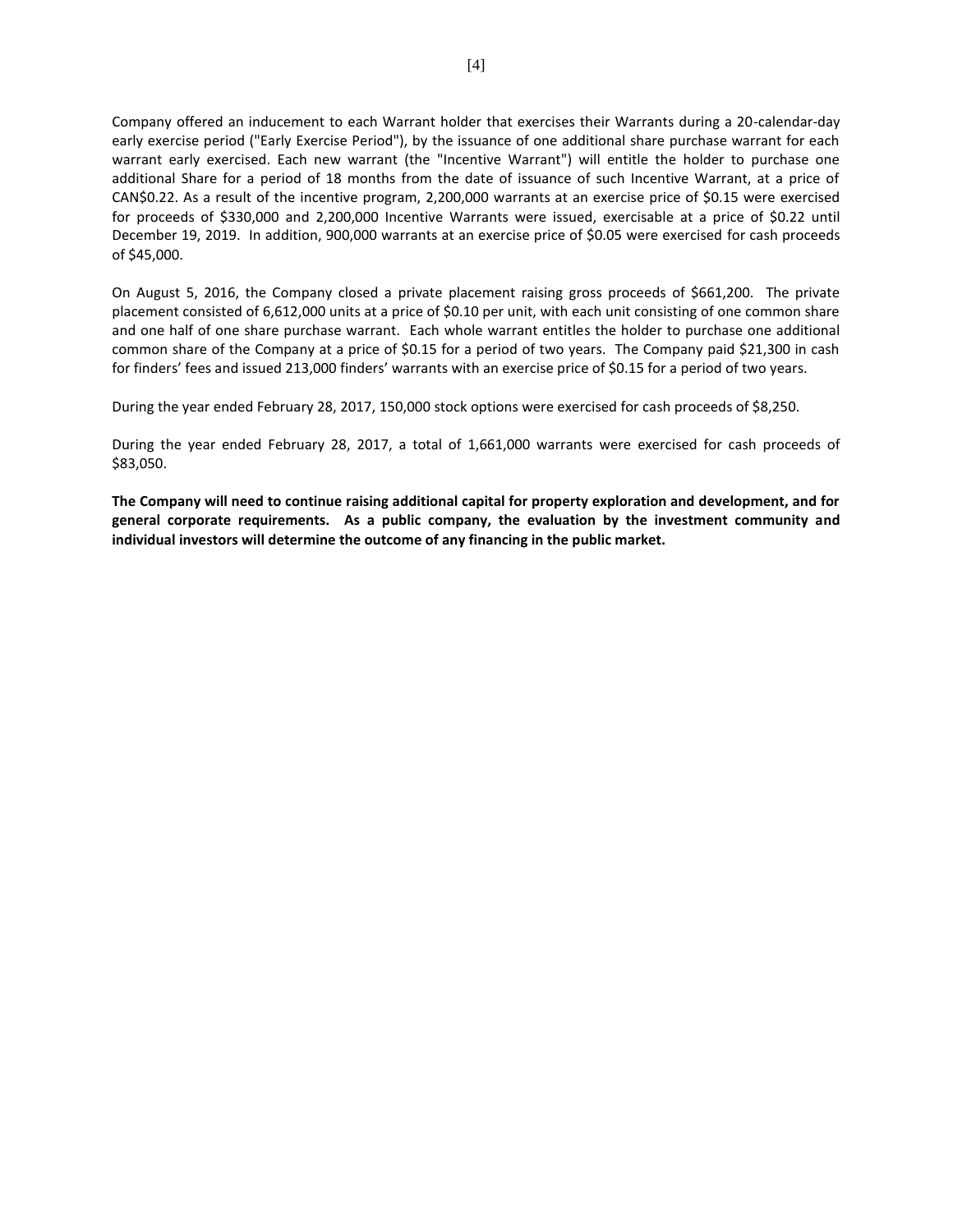## **RESULTS OF OPERATIONS**

|                                | Three month period ended |      |                 |                         |  |            |
|--------------------------------|--------------------------|------|-----------------|-------------------------|--|------------|
|                                | February 28,             |      |                 | Year ended February 28, |  |            |
|                                | 2018                     |      | 2017            | 2018                    |  | 2017       |
| <b>Expenses</b>                |                          |      |                 |                         |  |            |
| Consulting                     | \$<br>26,206             | - \$ | 25,847 \$       | $120,741 \quad$ \$      |  | 79,779     |
| Conventions and tradeshows     | 12,893                   |      | 7,225           | 29,042                  |  | 37,564     |
| Corporate development          | 11,118                   |      | 2,627           | 113,152                 |  | 44,524     |
| Depreciation                   | 234                      |      | 335             | 936                     |  | 1,337      |
| Director fees                  | 12,500                   |      |                 | 12,500                  |  |            |
| Investor relations             | 15,706                   |      | 33,162          | 60,749                  |  | 81,086     |
| Management fees                | 81,947                   |      | 56,979          | 198,302                 |  | 145,529    |
| Office and miscellaneous       | 26,578                   |      | 15,379          | 82,423                  |  | 66,195     |
| Professional fees              | 14,992                   |      |                 | 93,929                  |  | 25,762     |
| Project investigation costs    | 5,074                    |      | 4,584           | 7,589                   |  | 10,526     |
| Share-based payments           |                          |      | 252,237         | 10,393                  |  | 298,820    |
| Transfer agent and filing fees | 3,439                    |      | 2,645           | 21,791                  |  | 21,726     |
| Wages and salaries             | 9,150                    |      |                 | 11,581                  |  |            |
|                                | (219, 837)               |      | (401, 020)      | (763, 128)              |  | (812, 848) |
| <b>Other Items</b>             |                          |      |                 |                         |  |            |
| Interest income                | 2,936                    |      | 822             | 6,855                   |  | 1,915      |
| Impairment                     | (593, 879)               |      | (83, 491)       | (2,435,789)             |  | (83, 491)  |
| Share of joint venture loss    | (889)                    |      |                 | (889)                   |  |            |
| Management income              | 7,350                    |      |                 | 7,350                   |  |            |
|                                | (584,482)                |      | (82, 669)       | (2,422,473)             |  | (81, 576)  |
| Loss and comprehensive loss    | \$<br>$(804, 319)$ \$    |      | $(483, 689)$ \$ | $(3, 185, 601)$ \$      |  | (894, 424) |

# **NET LOSS**

The net loss for the quarter ended February 28, 2018 was \$804,319 compared to \$483,689 for the quarter ended February 28, 2017 representing an increase of \$320,630.

The net loss for the year ended February 28, 2018 was \$3,185,601 compared to a net loss for the year ended February 28, 2017 of \$894,424 for an increase of \$2,291,177.

#### **EXPENSES**

For the quarter ended February 28, 2018, total expenses were \$219,837 compared to \$401,020 recorded during the same period in 2017, representing a decrease of \$181,183.

For the year ended February 28, 2018, total expenses were \$763,128 compared to \$812,848 for the year ended February 28, 2017, for a decrease of \$49,720. Included in expenses is a non-cash charge of \$10,393 (February 28, 2017 - \$298,820) for stock-based compensation. After deducting the non-cash adjustment for stock-based compensation expenses, expenses totaled \$752,735 (February 28, 2017 - \$514,028) representing an increase of 46% or \$238,707. Material variances are discussed as follows.

#### **Consulting**

For the quarter ended February 28, 2018, consulting costs were \$26,206 compared to \$25,847 for the quarter ended February 28, 2017.

Consulting was \$120,741 for the year ended February 28, 2018 compared to \$79,779 reported in 2017. The increase in consulting fees is related to financing initiatives undertaken during 2018.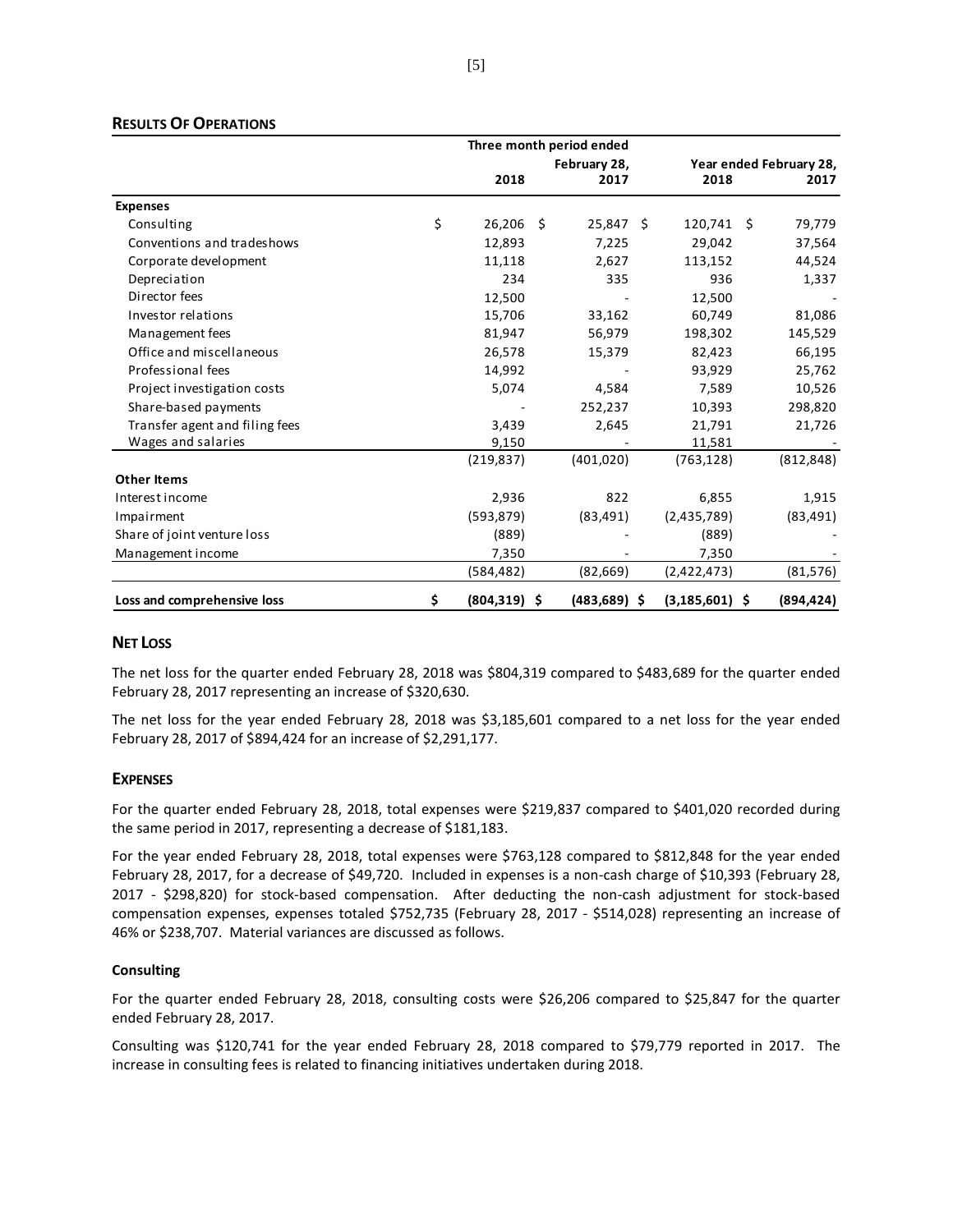#### **Corporate development**

For the quarter ended February 28, 2018, expenses charged to corporate development were \$11,118 compared to \$2,627 for the quarter ended February 28, 2017.

Corporate development was \$113,152 for the year ended February 28, 2018 compared to \$44,524 reported for 2017. The higher costs incurred in 2018 were related to the joint venture transaction that completed in November 2017.

#### **Investor relations**

For the quarter ended February 28, 2018, investor relations costs were \$15,706 compared to \$33,162 for the quarter ended February 28, 2017. Investor relations were \$60,749 for the year ended February 28, 2018 compared to \$81,086 reported in fiscal 2017. The decrease in investor relations is related to corporate rebranding activity including development of a new Company website and new investor collateral in the prior year.

#### **Management fees**

For the quarter ended February 28, 2018, management fees were \$81,947 compared to \$56,979 for the quarter ended February 28, 2017. Management fees were \$198,302 for the year ended February 28, 2018 compared to \$145,529 reported in 2017. The proportion of management's time allocated to various projects, and therefore capitalized as exploration and evaluation assets, can fluctuate, creating variances in the amounts recorded as general operating costs.

#### **Professional fees**

For the quarter ended February 28, 2018, expenses charged to professional fees were \$14,992 compared to \$Nil for the quarter ended February 28, 2017. Professional fees were \$93,929 for the year ended February 28, 2018 compared to \$25,762 reported for 2017. The higher costs incurred in 2018 were related to the joint venture transaction that completed in November 2017.

#### **Share-based payments**

For the quarter ended February 28, 2018, share-based payments were \$Nil compared to \$252,237 for the quarter ended February 28, 2017. Share-based payments for the year ended February 28, 2018 were \$10,393 compared to \$298,820 for fiscal 2017. The decrease is related to the granting of 3,645,000 options in 2017 compared to only 150,000 options in 2018.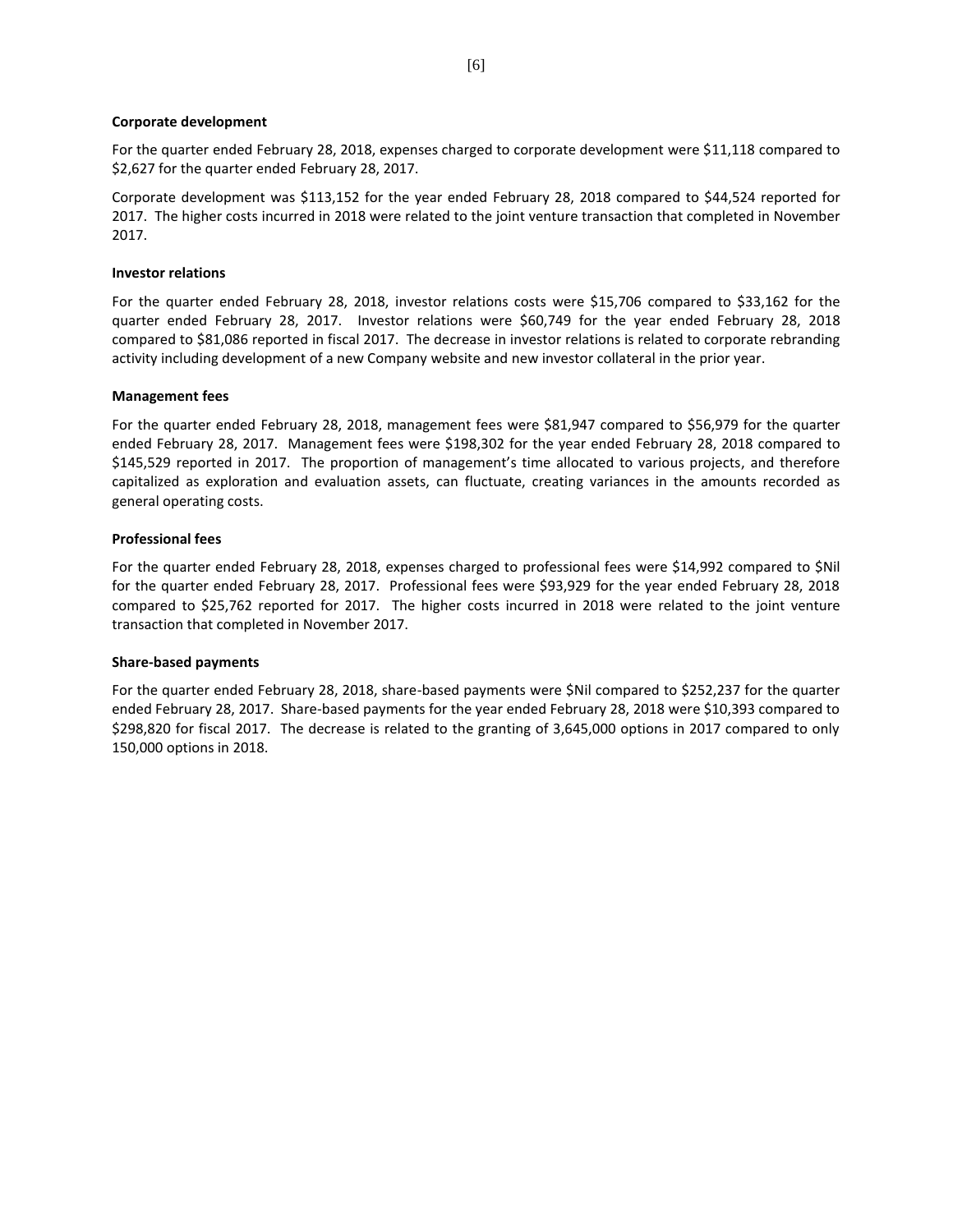| Fiscal quarter ended | Revenues <sup>1</sup> | Net loss - total | Income/(Loss)<br>from continuing<br>operations – per<br>share $1, 2$ | <b>Net</b><br>comprehensive<br>$loss - total$ | Net income/(loss)<br>- per share $^2$ |
|----------------------|-----------------------|------------------|----------------------------------------------------------------------|-----------------------------------------------|---------------------------------------|
|                      |                       | \$               | \$                                                                   |                                               | \$.                                   |
| February 28, 2018    | Nil                   | (804, 319)       | (0.01)                                                               | (804, 319)                                    | (0.01)                                |
| November 30, 2017    | Nil                   | (2, 112, 344)    | (0.02)                                                               | (2, 112, 344)                                 | (0.02)                                |
| August 31, 2017      | Nil                   | (153, 766)       | (0.00)                                                               | (153, 766)                                    | (0.00)                                |
| May 31, 2017         | Nil                   | (115, 172)       | (0.00)                                                               | (115, 172)                                    | (0.00)                                |
| February 28, 2017    | Nil                   | (483, 689)       | (0.01)                                                               | (483, 689)                                    | (0.01)                                |
| November 30, 2016    | Nil                   | (121, 735)       | (0.00)                                                               | (121, 735)                                    | (0.00)                                |
| August 31, 2016      | Nil                   | (161, 257)       | (0.00)                                                               | (161, 257)                                    | (0.00)                                |
| May 31, 2016         | Nil                   | (127, 743)       | (0.00)                                                               | (127, 743)                                    | (0.00)                                |
|                      |                       |                  |                                                                      |                                               |                                       |

# **SUMMARY OF QUARTERLY FINANCIAL INFORMATION – PREPARED UNDER IFRS AND PRESENTED IN CANADIAN DOLLARS**

Note 1: Revenues exclude interest income. Fully diluted per share amounts are not scheduled as they would be antidilutive.

Note 2: Income/(loss) per share is rounded to the nearest whole cent.

#### **Discussion**

The large increases in net loss for the quarters ended November 30, 2017 and February 28, 2018 are related to impairment charges of \$1,841,910 and \$593,879, respectively, taken on resource properties during those quarters. In general, the operating results of junior exploration companies are capable of demonstrating wide variations from period to period. Other than the factors leading to certain costs discussed above in the section "Results of Operations", management of Serengeti does not believe that meaningful information about the Company's operations can be derived from an analysis of quarterly fluctuations in any more detail than presented there.

#### **TRANSACTIONS WITH RELATED PARTIES**

#### **Related party balances**

The following amounts due to related parties are included in trade payables and accrued liabilities and have arisen from the unpaid portion of certain fees disclosed below as well as amounts owing for expense reimbursements. These amounts are unsecured, non-interest bearing and have no fixed terms of repayment.

|                                       | February 28, | February 28, |
|---------------------------------------|--------------|--------------|
|                                       | 2018         | 2017         |
| Directors and officers of the Company | 4.280        | 7,454        |

#### **Key management personnel compensation – paid or accrued**

Key management personnel include those persons having authority and responsibility for planning, directing and controlling activities of the Company as a whole. The Company has determined that its key management personnel consist of the Company's Board of Directors and corporate officers.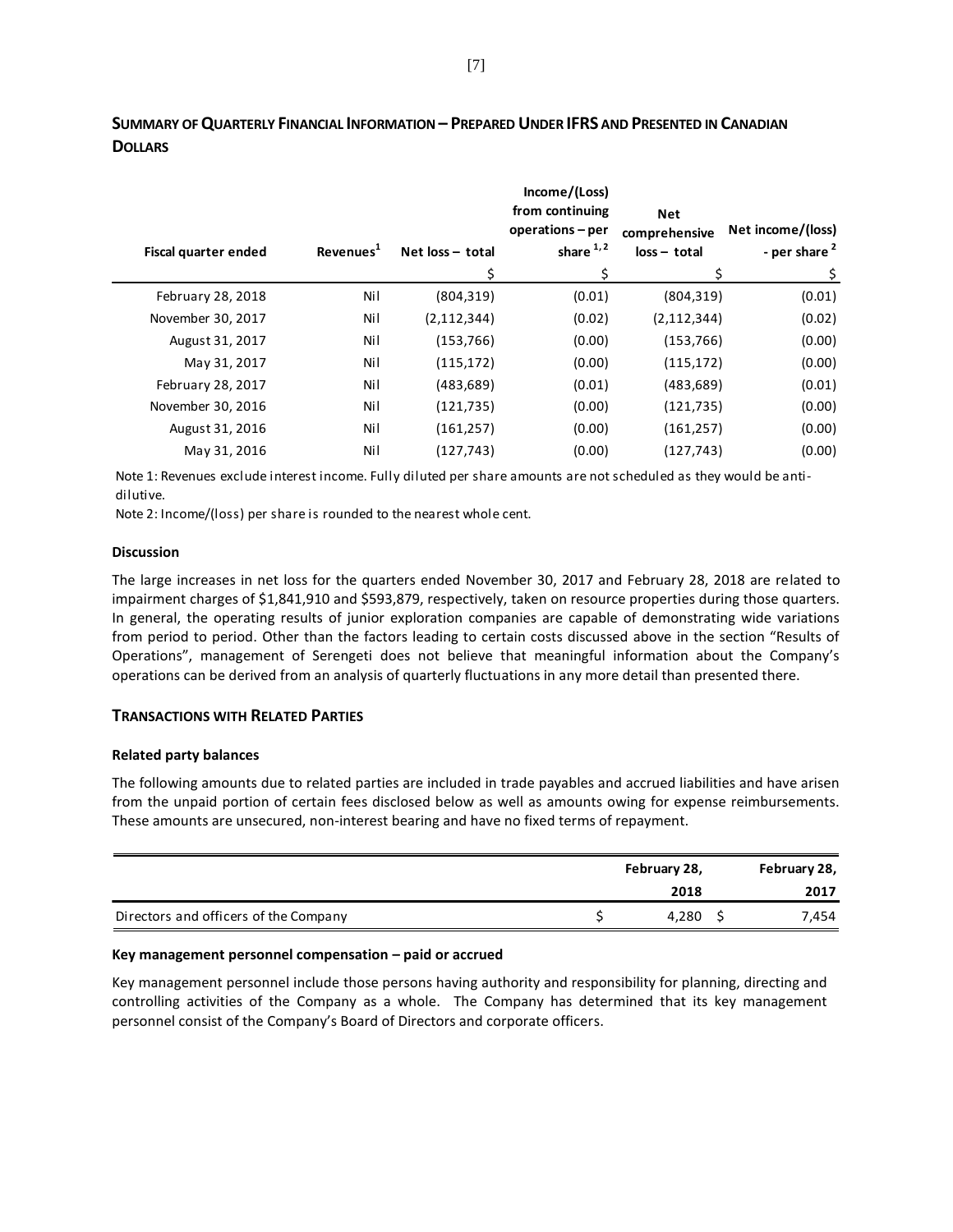#### **Key management Personnel Compensation**

|                      | <b>Year Ended</b>        |                          |  |  |  |
|----------------------|--------------------------|--------------------------|--|--|--|
|                      | <b>February 28, 2018</b> | <b>February 28, 2017</b> |  |  |  |
| Management fees (1)  | 203,600                  | 168,000                  |  |  |  |
| Consulting (2)       | 71,230                   | 69,738                   |  |  |  |
| Director fees        | 12,500                   |                          |  |  |  |
| Share-based payments |                          | 248,065                  |  |  |  |
|                      | 287,330                  | 485,803                  |  |  |  |

(1) A portion of management fees are allocated to exploration and evaluation assets.

(2) Includes accounting fees paid to a company controlled by the CFO of \$56,560 (2017: \$47,668).

At February 28, 2017, the Company was indebted by way of non-interest-bearing notes payable to officers and directors in the amount of \$57,300 in respect of CEO and CFO fees, consulting fees, directors' fees and salaries. During the year ended February 28, 2017, a total of \$36,000 was accrued for CEO fees and a total of \$152,321 was paid out to directors and officers for a net reduction of \$116,321. The remaining amount of \$57,300 was due to the CEO. This amount was repaid in full during the year ended February 28, 2018.

#### **OFF BALANCE SHEET ARRANGEMENTS**

The Company does not have any off-balance-sheet arrangements.

#### **RISKS RELATED TO THE COMPANY'S BUSINESS**

#### **Overview**

Resource exploration is a speculative business and involves a high degree of risk. There is a significant probability that the expenditures made by the Company in the exploring its properties will not result in discoveries of commercial quantities of minerals. A high level of ongoing expenditures is required to locate and estimate ore reserves, which are the basis for further development of a property. Capital expenditures to attain commercial production stage are also very substantial.

The following sets out the principal risks to face by the Company.

**Exploration Risk.** The Company is seeking mineral deposits, on exploration projects where there are not yet established commercial quantities. There can be no assurance that economic concentrations of minerals will be determined to exist on the Company's property holdings within existing investors' investment horizons, or at all. The failure to establish such economic concentrations could have a material adverse outcome on the Company and its securities. The Company's planned programs and budgets for exploration work are subject to revision at any time to take into account results to date. The revision, reduction or curtailment of exploration programs and budgets could have a material adverse outcome on the Company and its securities.

**Market Risks.** The Company's securities trade on public markets and the trading value thereof is determined by the evaluations, perceptions and sentiments of both individual investors and the investment community taken as a whole. Such evaluations, perceptions and sentiments are subject to change both in short term time horizons and longer-term time horizons. An adverse change in investor evaluations, perceptions and sentiments could have a material adverse outcome on the Company and its securities. See "Share Price Volatility and Price Fluctuations" below.

**Commodity Price Risks.** The Company's exploration projects seek copper and gold. An adverse change in these commodities' prices, or in investors' beliefs about trends in those prices, could have a material adverse outcome on the Company and its securities.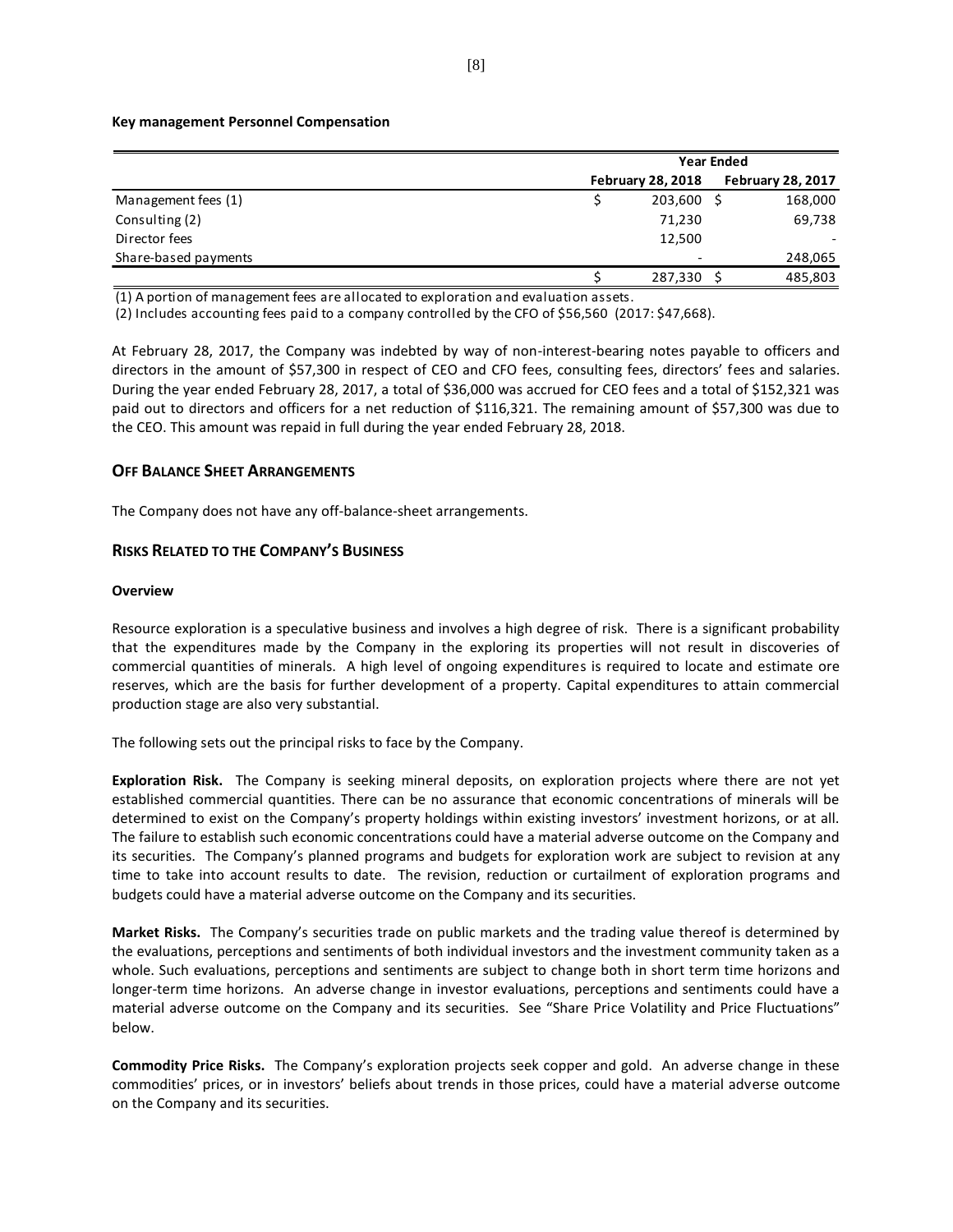**Aboriginal Accommodation Risks.** Aboriginal title claims and rights to consultation and accommodation may affect our existing operations as well as potential development projects. Governments in many jurisdictions must consult with aboriginal peoples with respect to grants of mineral rights and the issuance or amendment of project authorizations. Consultation and other rights of aboriginal people may require accommodations, including undertakings regarding employment and other matters in impact and benefit agreements. This may affect our ability to assure within a reasonable time frame effective mineral titles in these jurisdictions, including in some parts of Canada in which aboriginal title is claimed, and may affect the timetable and costs of exploration and, if warranted, development of mineral properties in these jurisdictions. The risk of unforeseen aboriginal title claims also could affect existing exploration activities as well as potential development projects and possible future acquisitions. These legal requirements may affect our ability to expand or transfer existing projects or acquire possible new projects.

**Financing Risks.** Exploration and development of mineral deposits is an expensive process, and frequently the greater the level of interim stage success the more expensive it can become. The Company has no producing properties and generates no operating revenues; therefore, for the foreseeable future, it will be dependent upon either selling equity in the capital markets or obtaining funding partnerships with third parties to provide financing for its continuing substantial exploration budgets. While the Company has been successful in obtaining financing from the capital markets for its projects in recent years, there can be no assurance that the capital markets will support providing the financing needed to continue its exploration programs on favourable terms, or at all. Restrictions on the Company's ability to finance could have a material adverse outcome on the Company and its securities.

**Share Price Volatility and Price Fluctuations.** In recent years, the securities markets in Canada have experienced a high level of price and volume volatility, and the market prices of securities of many companies, particularly junior mineral exploration companies like the Company, have experienced wide fluctuations which have not necessarily been related to the operating performance, underlying asset values or prospects of such companies. In particular, the per-share price on the TSX Venture Exchange of the Company's common stock has fluctuated from a high of \$0.33 to a low of \$0.02 during the period from March 1, 2013 to the date of this Management Discussion and Analysis. There can be no assurance that these price fluctuations and this volatility will not continue to occur.

**Key personnel Risks.** The Company's exploration efforts are dependent to a large degree on the skills and experience of certain of its key personnel, including David Moore. The Company does not maintain "key man" insurance policies on these individuals. Should the availability of these persons' skills and experience be in any way reduced or curtailed, this could have a material adverse outcome on the Company and its securities.

**Competition.** Significant and increasing competition exists for the limited number of mineral property acquisition opportunities available. As a result of this competition, some of which is with large established mining companies with substantial capabilities and greater financial and technical resources than the Company, the Company may be unable to acquire additional attractive mineral properties on terms it considers acceptable.

**Environmental and Other Regulatory Requirements.** The current or future operations of the Company, including development activities and commencement of production on its properties, require permits from various governmental authorities and such operations are and will be subject to laws and regulations governing prospecting, development, mining, production, exports, taxes, labour standards, occupational health, waste disposal, toxic substances, land use, environmental protection, safety and other matters. Companies engaged in the development and operation of mines and related facilities generally experience increased costs, and delays in production and other schedules as a result of the need to comply with applicable laws, regulations and permits. There can be no assurance that approvals and permits required to commence production on its properties will be obtained on a timely basis, or at all. Additional permits and studies, which may include environmental impact studies conducted before permits can be obtained, may be necessary prior to operation of the properties in which the Company has interests and there can be no assurance that the Company will be able to obtain or maintain all necessary permits that may be required to commence construction, development or operation of mining facilities at these properties on terms which enable operations to be conducted at economically justifiable costs.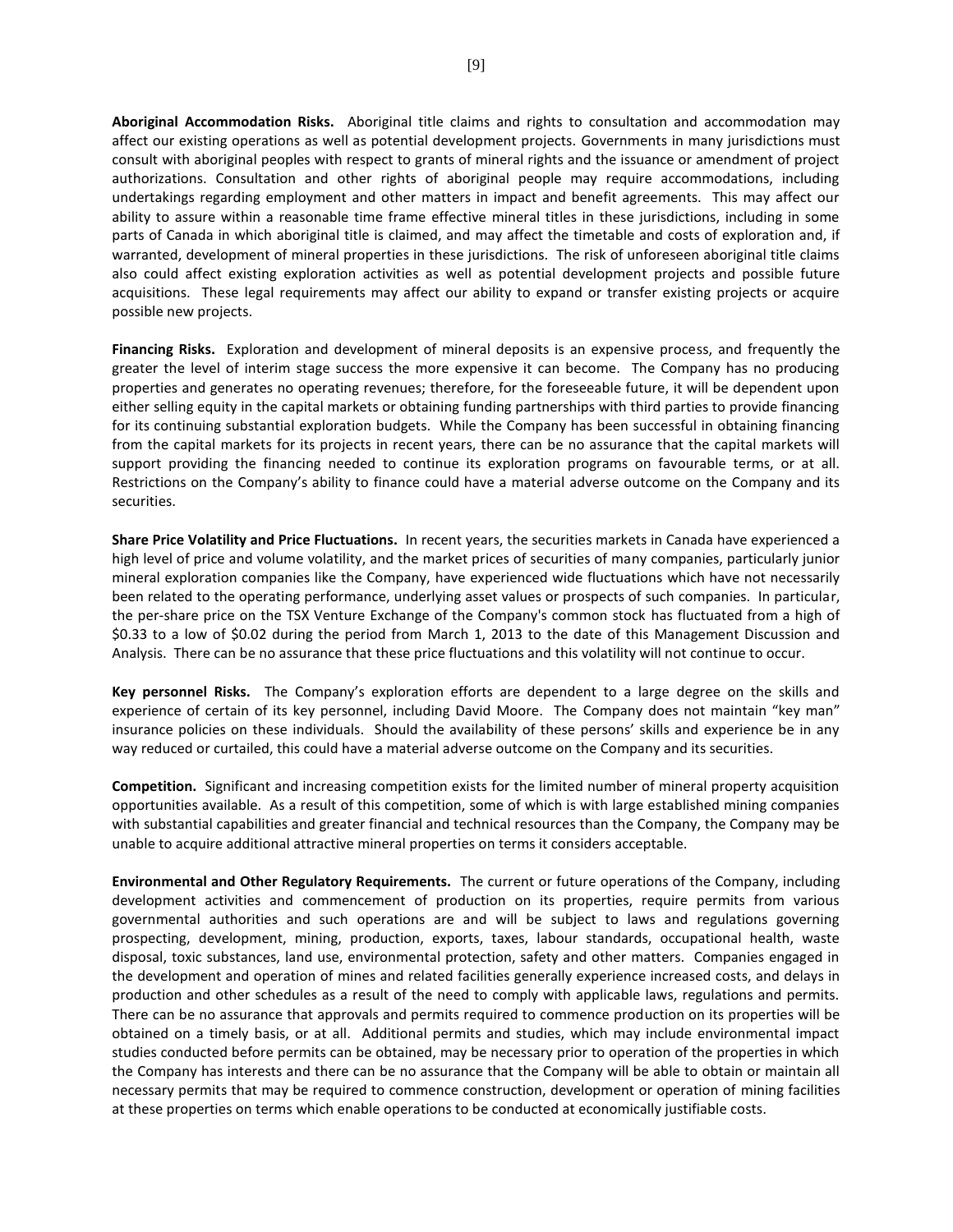Failure to comply with applicable laws, regulations, and permitting requirements may result in enforcement actions thereunder, including orders issued by regulatory or judicial authorities causing operations to cease or be curtailed, and may include corrective measures requiring capital expenditures, installation of additional equipment, or remedial actions. Parties engaged in mining operations or extraction operations may be required to compensate those suffering loss or damage by reason of such activities and may have civil or criminal fines or penalties imposed for violations of applicable laws or regulations.

Amendments to current laws, regulations and permits governing operations and activities of mining companies, or more stringent implementation thereof, could have a material adverse impact on the Company and cause increases in capital expenditures or production costs or reduction in levels of production at producing properties or abandonment or delays in development of new mineral exploration properties.

To the best of the Company's knowledge, it is currently operating in compliance with all applicable environmental regulations.

**History of Net Losses; Accumulated Deficit; Lack of Revenue from Operations.** The Company has incurred net losses to date. Its deficit as of February 28, 2018 was \$31,195,283. The Company has not yet had any ongoing revenue from the exploration activities on its properties, nor has the Company yet determined that commercial development is warranted on any of its properties. Even if the Company commences development of certain of its properties, the Company may continue to incur losses. There is no certainty that the Company will produce revenue, operate profitably or provide a return on investment in the future.

**Uninsured Risks.** The Company and its subsidiaries may become subject to liability for pollution, fire, explosion and other risks against which it cannot insure or against which it may elect not to insure. Such events could result in substantial damage to property and personal injury. A finding of liability against the Company in such circumstances would have material effect on the Company's financial position.

**Cyber Security Risks.** As the Company continues to increase its dependence on information technologies to conduct its operations, the risks associated with cyber security also increase. The Company relies on management information systems and computer control systems. Business and supply chain disruptions, plant and utility outages and information technology system and network disruptions due to cyber-attacks could seriously harm its operations and materially adversely affect its operation results, Cyber security risks include attacks on information technology and infrastructure by hackers, damage or loss of information due to viruses, the unintended disclosure of confidential information, the issue or loss of control over computer control systems, and breaches due to employee error. The Company's exposure to cyber security risks includes exposure through third parties on whose systems it places significant reliance for the conduct of its business. The Company has implemented security procedures and measures in order to protect its systems and information from being vulnerable to cyber-attacks. The Company believes these measures and procedures are appropriate. To date, it has not experienced any material impact from cyber security events. However, it may not have the resources or technical sophistication to anticipate, prevent, or recover from rapidly evolving types of cyber-attacks. Compromises to its information and control systems could have severe financial and other business implications

# **OTHER MD&A DISCLOSURE REQUIREMENTS**

#### **Information Available on SEDAR**

As specified by National Instrument 51-102, Serengeti advises readers of this MD&A that important additional information about the Company is available on the SEDAR website <http://www.sedar.com/>

#### **Disclosure by Venture Issuer Without Significant Revenue**

An analysis of the material components of the Company's general and administrative expenses is disclosed in the financial statements to which this MD&A relates. An analysis of the material components of the exploration and evaluation assets of the Company's mineral properties is disclosed in Note 6 to the financial statements.